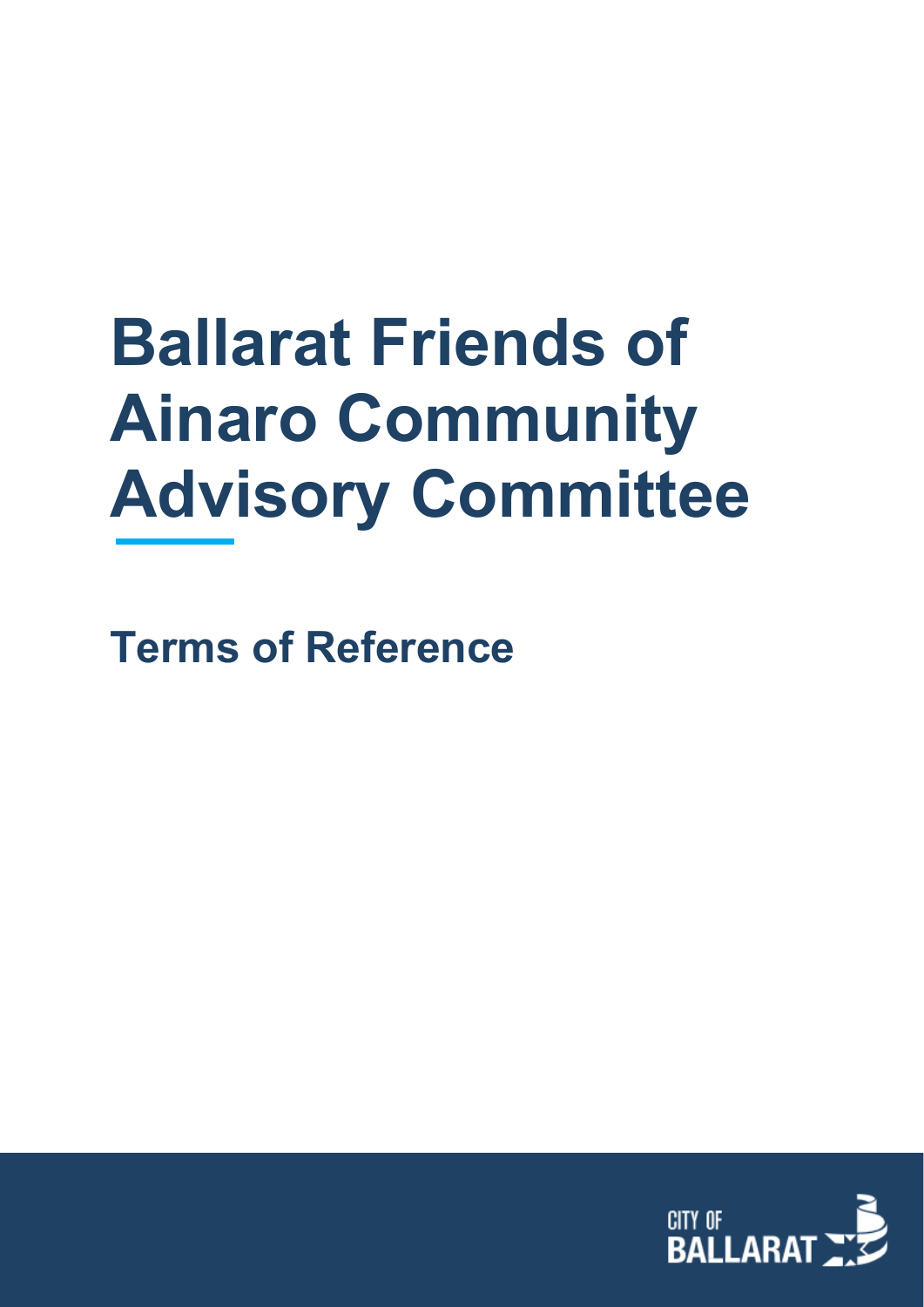

# **Contents**

| 1 <sub>1</sub>   |  |
|------------------|--|
| 2.               |  |
| $\overline{3}$ . |  |
| 4.               |  |
| 5.               |  |
| 6.               |  |
| $\overline{7}$ . |  |
| 8.               |  |
| 9.               |  |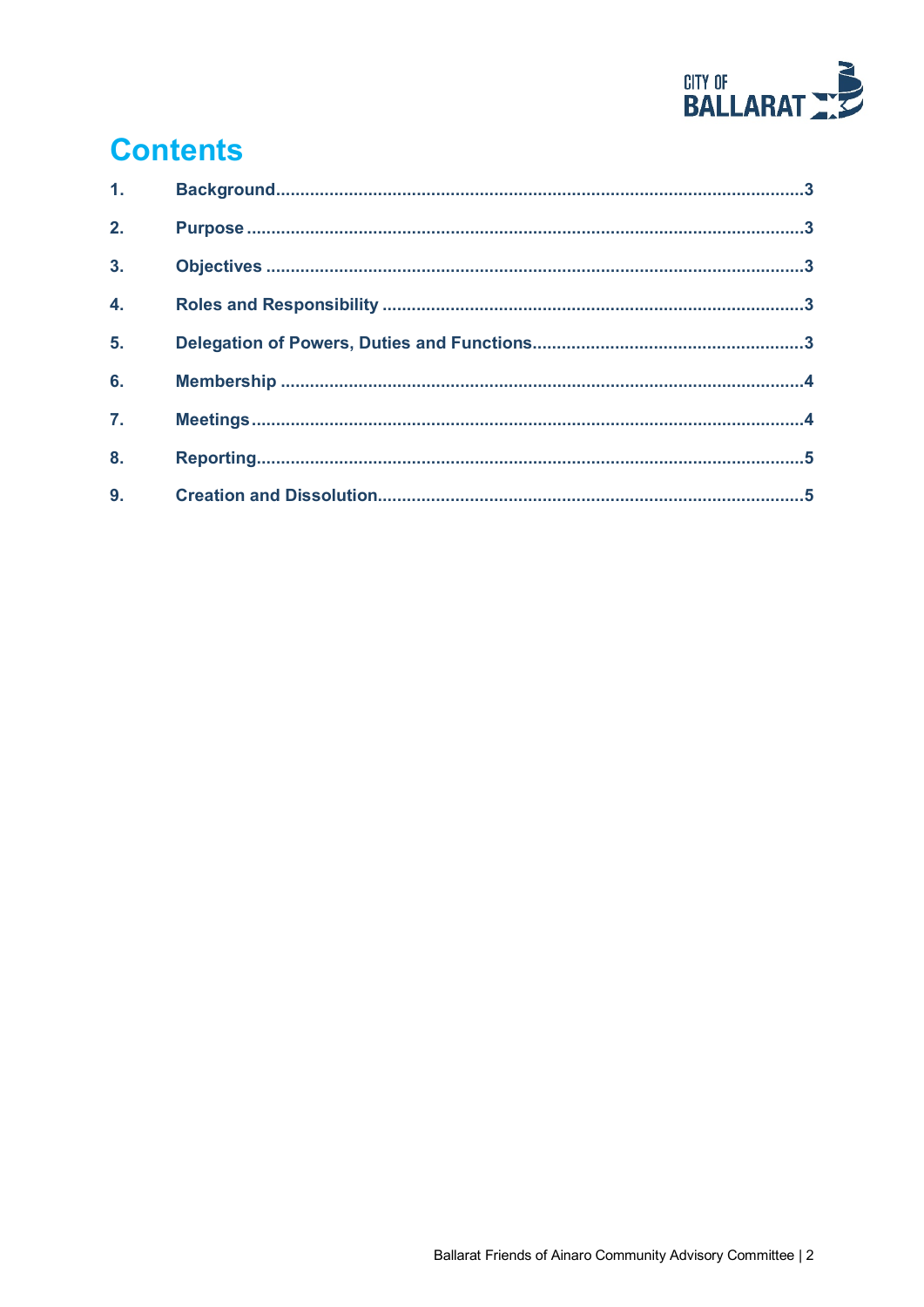

#### <span id="page-2-0"></span>**1. Background**

- 1.1. By this Terms of Reference document, the Ballarat City Council (Council) establishes the Ballarat Friends of Ainaro Community Advisory Committee (Committee).
- 1.2. Council will establish from time to time various Advisory Committees. The purpose of the Committee is to provide Council with expertise in relevant matters to assist its decision making for the Ballarat Community.
- 1.3. The Committee has the functions and responsibilities as set out in this Terms of Reference document. The Terms of Reference document sets out the structure and basis on which the Committee can make recommendations to Council.
- 1.4. These Terms of Reference are authorised by a resolution (R205/20) of Council passed on 12 August 2020.

#### <span id="page-2-1"></span>**2. Purpose**

The Committee is established for the purpose of:

2.1 Auspice, promote and strengthen the relationship between Ballarat and Ainaro.

#### <span id="page-2-2"></span>**3. Objectives**

The objectives of the Committee are:

- 3.1 To promote friendship activities between Ballarat and Ainaro;
- 3.2 To provide expertise where possible and appropriate;
- 3.3 Through consultation with the Ainaro community, to identify and support projects within and external to Ballarat, that will assist the Ainaro community;
- 3.4 Active participation from members to inform, develop and implement community to community initiatives through Ainaro's involvement in the committee; and
- <span id="page-2-3"></span>3.5 To promote and raise awareness for the relationship between Ballarat and Ainaro.

## **4. Roles and Responsibility**

The role of the Committee is:

4.1 Liaise with Council and its staff to ensure continuing cooperation and coordination of friendship activities between Ballarat and Ainaro.

#### <span id="page-2-4"></span>**5. Duties and Functions**

5.1 Committee members are at all times expected to act in accordance with their responsibilities set out in Council's Committee Policy.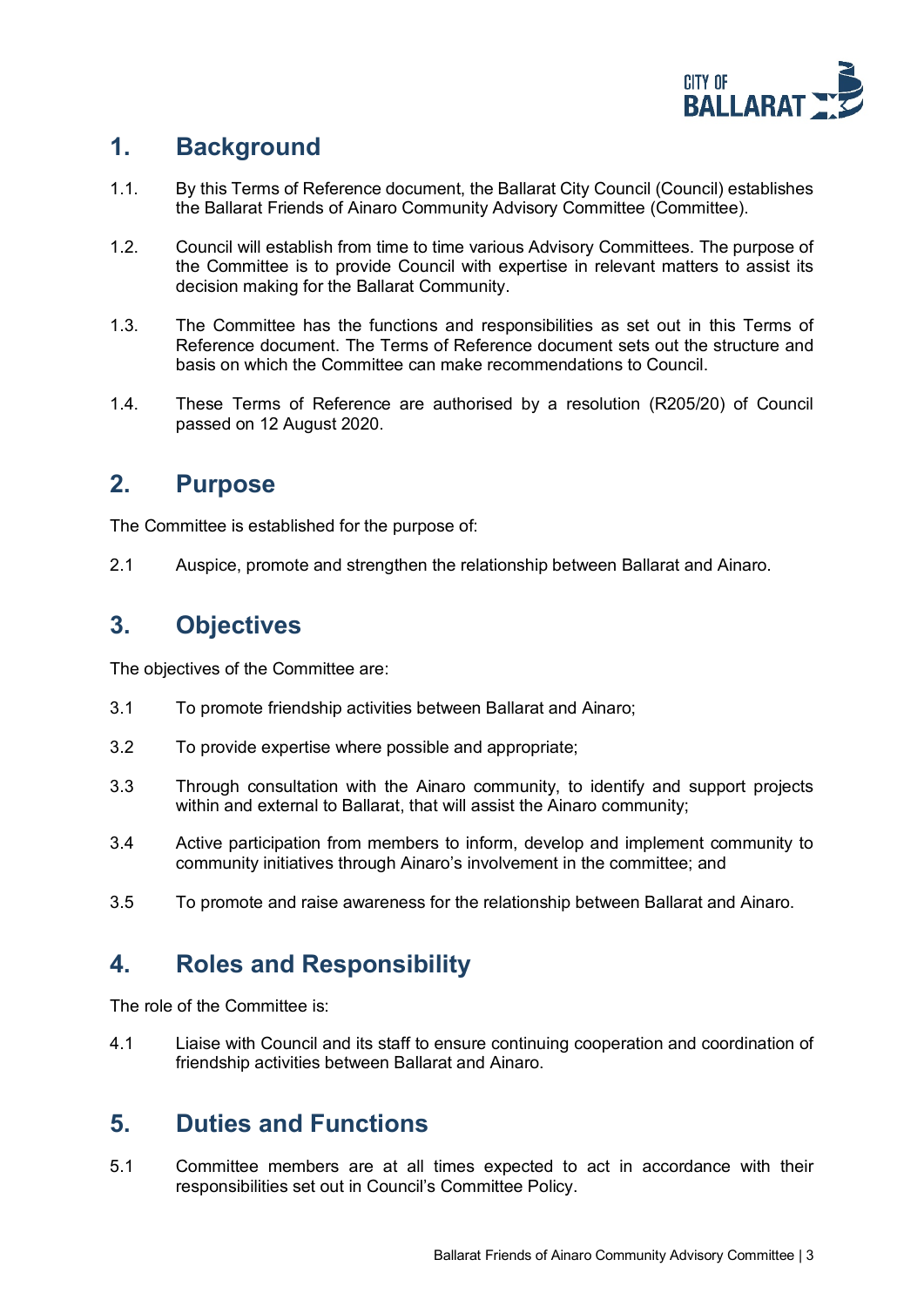

### <span id="page-3-0"></span>**6. Membership**

- 6.1. The Committee will consist of a minimum of four (4) members comprising:
	- 6.1.1 Three (3) community members' representatives that cover a broad range of interests and representation which will be sought in constituting the Committee to cater for a diverse range of interest and expertise that may include the following:
		- Interest Group Delegate/s
		- Community Group and Agency Delegate/s;
		- Ballarat Ainaro Community Development Organisation Delegate;
		- Ryder Cheshire Foundation Delegate;
		- Friendship Schools Projects;
		- Business Interests; and
		- Community Members
	- 6.1.2 One (1) Councillor of Council.

As appointed by Council from time to time.

- 6.2. The Chief Executive Officer shall appoint a Council Officer to provide administrative support and guidance to the Committee.
	- 6.2.1 Council Officers who attend the meetings of the Committee are to provide advice and support to the Committee and are not considered Committee members and do not have voting rights.
- 6.3. Each member of the Committee has and may exercise one equal vote on any question before the Committee for determination.
- 6.4. Council will revise the membership and voting rights of each Committee member as it sees fit.
- 6.5. A Chairperson will be elected at the first meeting of the Committee.
- 6.6. If the Chairperson is absent from a Committee meeting, the Committee will select a temporary Chairperson to chair the Committee meeting.

#### <span id="page-3-1"></span>**7. Meetings**

- 7.1 Unless Council resolves otherwise, Committee meetings must be conducted in accordance with:
	- 7.1.1 the Committee's discretion, as exercised from time to time.
- 7.2 The Committee will meet monthly, February November, for a minimum of nine meetings.
- 7.3 A quorum of the Committee will be half of the members plus one.